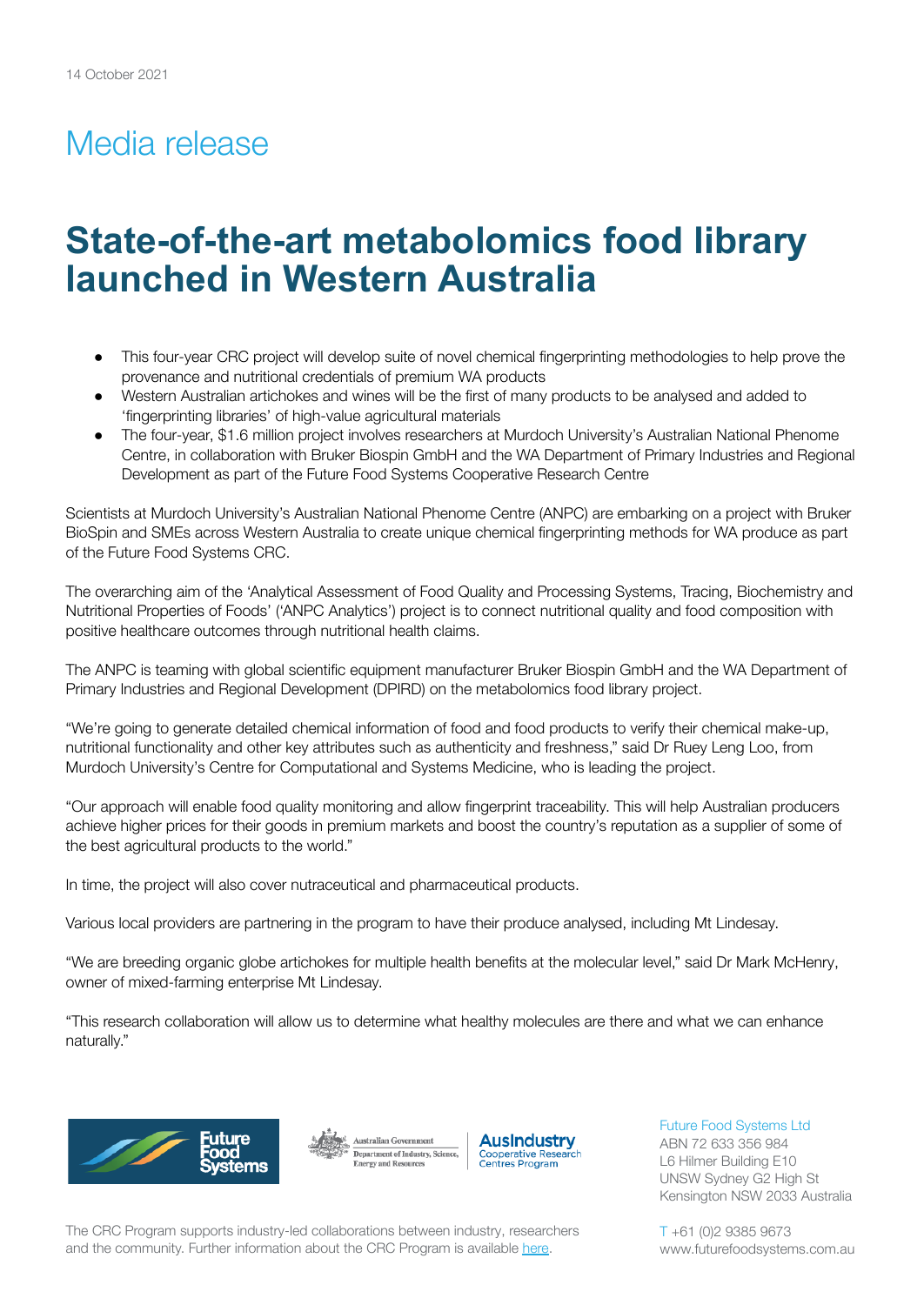The research will take place at the ANPC on Murdoch University's Perth campus and within the Food Innovation Precinct of the soon-to-be-opened Peel Business Park.

The \$1.6 million project is part of the Future Food Systems Cooperative Research Centre, which is delivering a 10-year national research program that uses high-tech solutions to increase the nutritional and commercial values of Australian food products.

Professor Jeremy Nicholson, Director of the ANPC and Program lead for the CRC project, said the research presents significant benefits for both the food industry and healthcare.

"The project uniquely leverages the multilevel analytical firepower of the ANPC to deeply characterise food composition in a way that helps us understand the molecular basis of healthy nutrition and will help enable future preventative medicine strategies at the individual and population level.

"The data will also support food health claims that can add significant value to Australian products."

Dr Iris Mangelschots, President of Bruker BioSpin's Applied, Industrial & Clinical division, said the project exemplified a constructive scientific partnership.

"We are honoured to have been selected as a strategic partner in the Future Food System program," said Dr Mangelschots.

"By linking the detailed chemical fingerprints of premium food products – generated using Bruker's nuclear magnetic resonance (NMR) FoodScreener™ system – with biofunctionality, this project can develop scientific evidence to support value added health claims for Australian food producers while leveraging quantitative nutritional information to support metabolic healthcare decisions.

"In addition, these biofunctional health claims will be validated at the ANPC by using Bruker's IVDr Clinical NMR Research Platform.

"The high-throughput NMR method provides a wealth of information that is both targeted (quantification of defined substances) and non-targeted (identifying deviations from reference spectra in an unbiased multi-omics approach), ranging from the detailed chemical composition of the food to the geographical origin and identification of any form of adulteration."

DPIRD Horticulture and Irrigated Agriculture Director Rohan Prince said the visionary project would provide scientific proof of the quality and attributes of WA produce, helping to forge new market opportunities.

"The department will link industry with the facility by identifying priority farming systems and agricultural products for ANPC analysis that have the potential to create a competitive advantage and benefits to WA's primary industries.

"This exciting project is using science to validate WA's enviable reputation as a reliable supplier of safe, clean, nutritious premium quality products to provide opportunities for product differentiation and value adding and to capture a share of the competitive global food market."







Future Food Systems Ltd

ABN 72 633 356 984 L6 Hilmer Building E10 UNSW Sydney G2 High St Kensington NSW 2052 Australia

The CRC Program supports industry-led collaborations between industry, researchers and the community. Further information about the CRC Program is available [here](https://www.business.gov.au/SearchResult?query=cooperativeresearchcentresprogramme&type=1).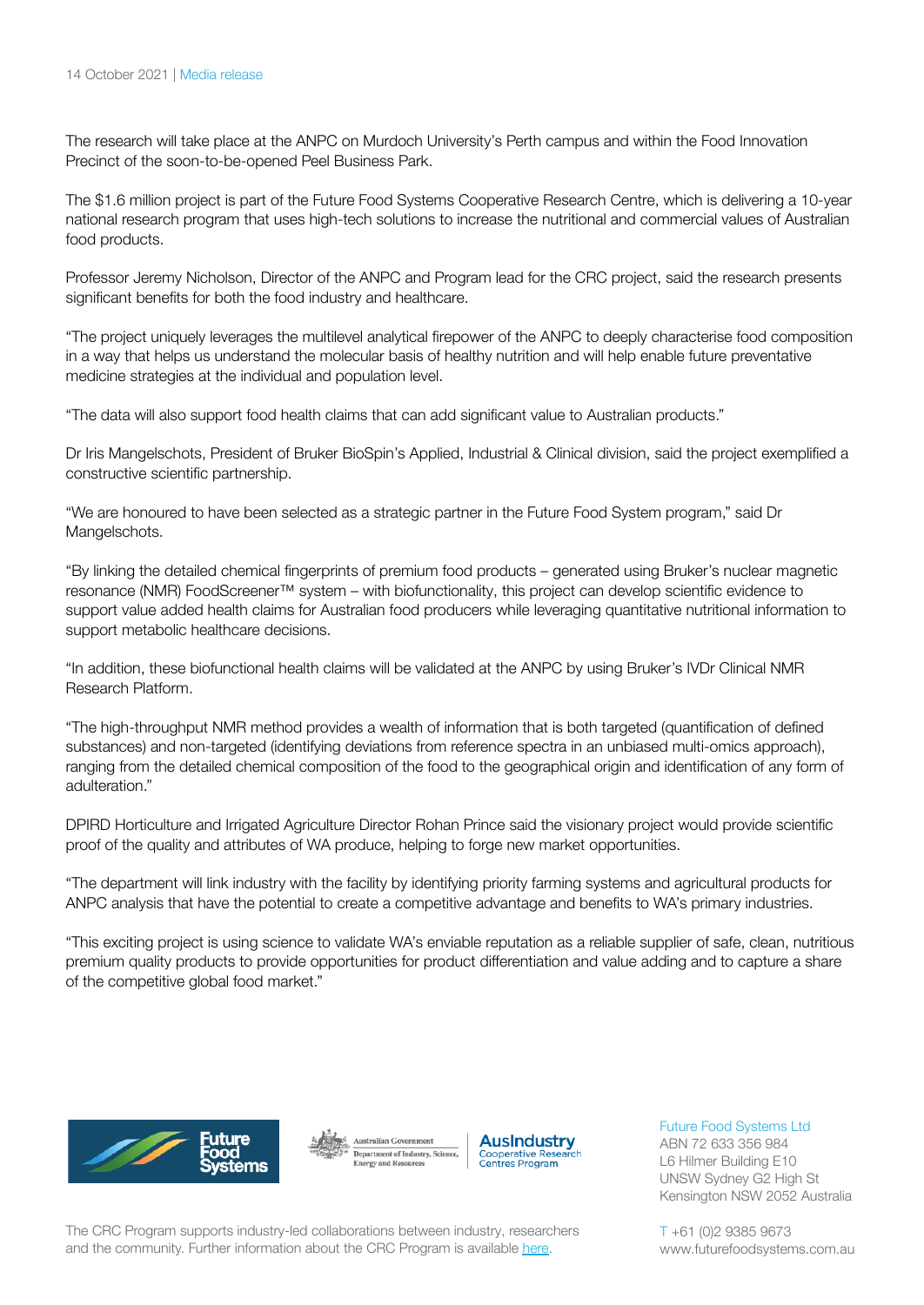### **About the ANPC**

The Australian National Phenome Centre, part of Murdoch University, has been designed to facilitate the study of human metabolic phenotypes using integrated analytical technologies that are sensitive, accurate and highly reproducible. ANPC researchers apply cutting-edge analytical and modelling approaches to various scenarios, from population-scale phenotyping to biomarker discoveries and optimisation of personal nutrition. They also utilise these approaches to study other biological systems, relevant to agricultural production, bioprospecting, environmental health, conservation science and more. ANPC brings exceptional scientists and cutting-edge equipment and instrumentation to the CRC.

For more information about the ANPC, visit [www.murdoch.edu.au/research/anpc](https://www.murdoch.edu.au/research/anpc)

#### **About Bruker BioSpin**

Bruker's sophisticated scientific instruments and high-value analytical and diagnostic solutions enable scientists to explore life and materials at molecular, cellular and microscopic levels. The company collaborates closely with clients in life-science molecular research; applied and pharma applications; and microscopy, nano-analysis and industrial applications. Bruker has also become a provider of high-performance systems for cell biology, preclinical imaging, clinical phenomics and proteomics research, clinical microbiology and molecular pathology research. It provided a suite of state-of-the-art equipment for the Australian National Phenome Centre at Murdoch University, and its instrumentation is a critical enabler of cutting-edge research to advance personalised medicine and precision nutrition under the CRC's Research Program 3.

For more information about Bruker BioSpin, visit [www.bruker.com](https://www.bruker.com/)

#### **About Dr Ruey-Leng Loo**

Ruey Leng Loo has a background in clinical pharmacy and extensive clinical experience as a pharmacist at various UK National Health Services. After taking out a PhD in metabolic phenotyping from Imperial College London, she held a postdoctoral position at Imperial College. Dr Loo then worked as a Clinical Lecturer in Pharmacy at the University of Kent, UK, being promoted to Senior Lecturer. In 2019, she relocated to Murdoch University, having secured a Premier's Early to Mid-Career (EMC) Fellowship from the Western Australia Department of Jobs, Tourism, Science and Innovation. In recent years, Dr Loo's focus has been on applying metabolic phenotyping in epidemiological and dietary intervention studies. In parallel, she has applied data analytics for metabolic phenotyping in food.

For more information about Dr Ruey-Leng Loo, visit [www.australian-npc.org/team/ruey\\_leng](https://www.australian-npc.org/team/ruey_leng/)







Future Food Systems Ltd

ABN 72 633 356 984 L6 Hilmer Building E10 UNSW Sydney G2 High St Kensington NSW 2052 Australia

The CRC Program supports industry-led collaborations between industry, researchers and the community. Further information about the CRC Program is available [here](https://www.business.gov.au/SearchResult?query=cooperativeresearchcentresprogramme&type=1).